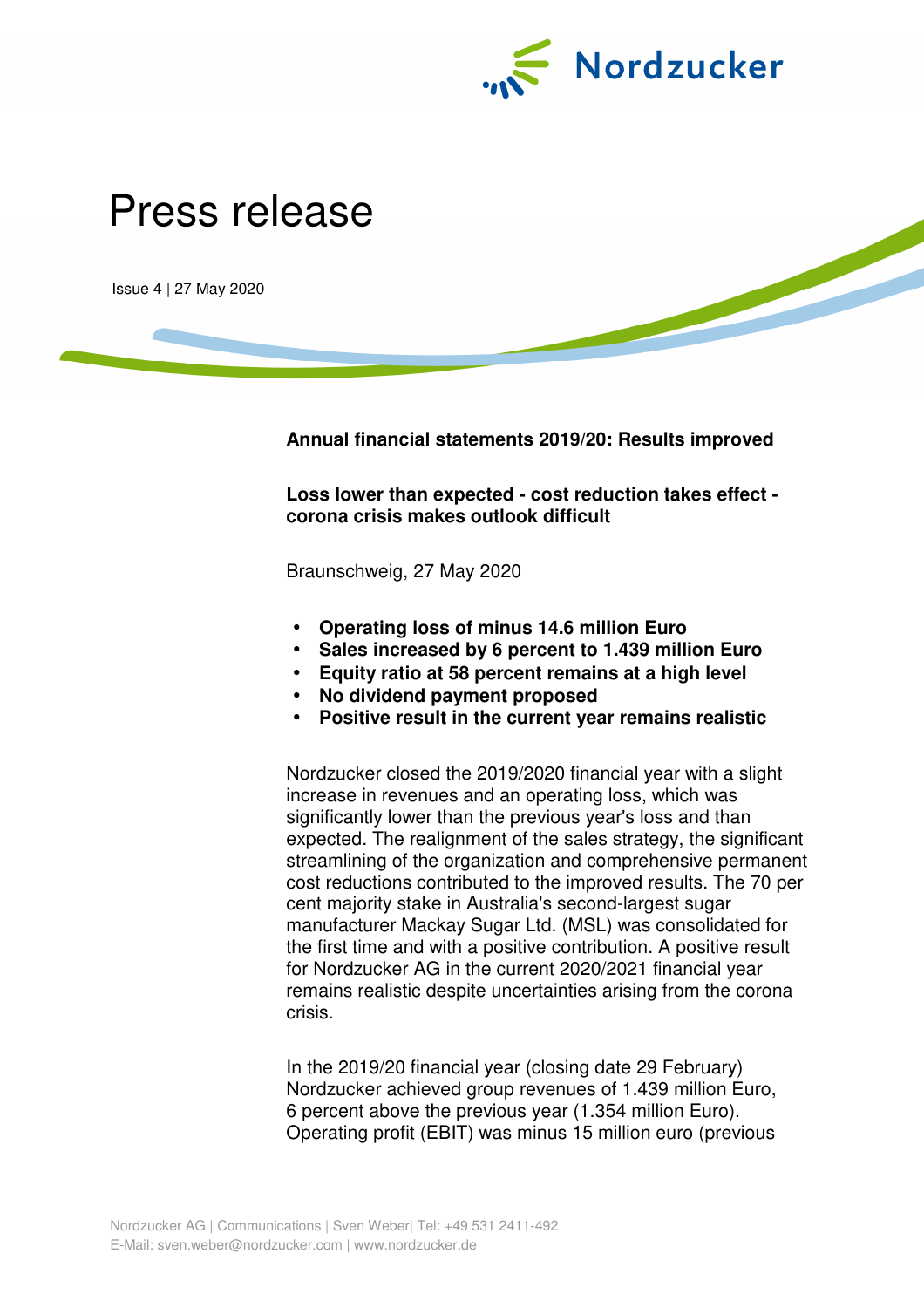

year: minus 58 million Euro). The financial year ended with a net loss of minus 15 million Euro (previous year: minus 36 million Euro). For the second year in a row, no dividend payment will be proposed to the Annual General Meeting.

## **Outlook: Challenges from Corona Pandemic**

Sugar prices on the world market and in the EU had recovered during the past financial year. The reasons for this were declining production in Europe and the expectation of a global deficit. However, the corona pandemic has created completely new conditions on the world market since the beginning of March. Together with the massive drop in oil prices, sugar prices collapsed. Brazil is now partly switching from bioethanol to sugar production, which means that higher export volumes are expected on the world market.

In Europe, the demand for sugar products in the retail sector skyrocketed in March 2020, triggered by panic buying. Thereafter, demand in the retail sector fell to a below-average level, but a normalisation can be expected.

"We were able to meet the sudden increase in demand in all our countries. Many of our customers have explicitly thanked us for this," reports Dr Lars Gorissen, CEO, and continues: "Due to the easing, we currently expect that the impact of the corona pandemic on demand in the EU will be relatively small and that prices will remain largely stable. Our clear objective is to return to positive results in the current financial year."

In view of the fundamental data, we can also expect a price development beyond this period that will enable positive company results, attractive beet prices and appropriate dividends. The basis for this is the competitive cost structures that have been created and high beet yields.

## **Well positioned for the long term**

"We assume that sugar consumption will continue to grow worldwide once a corona-related decline has been overcome, and are pursuing the goal of further expanding our cane sugar activities," explains Dr Lars Gorissen.